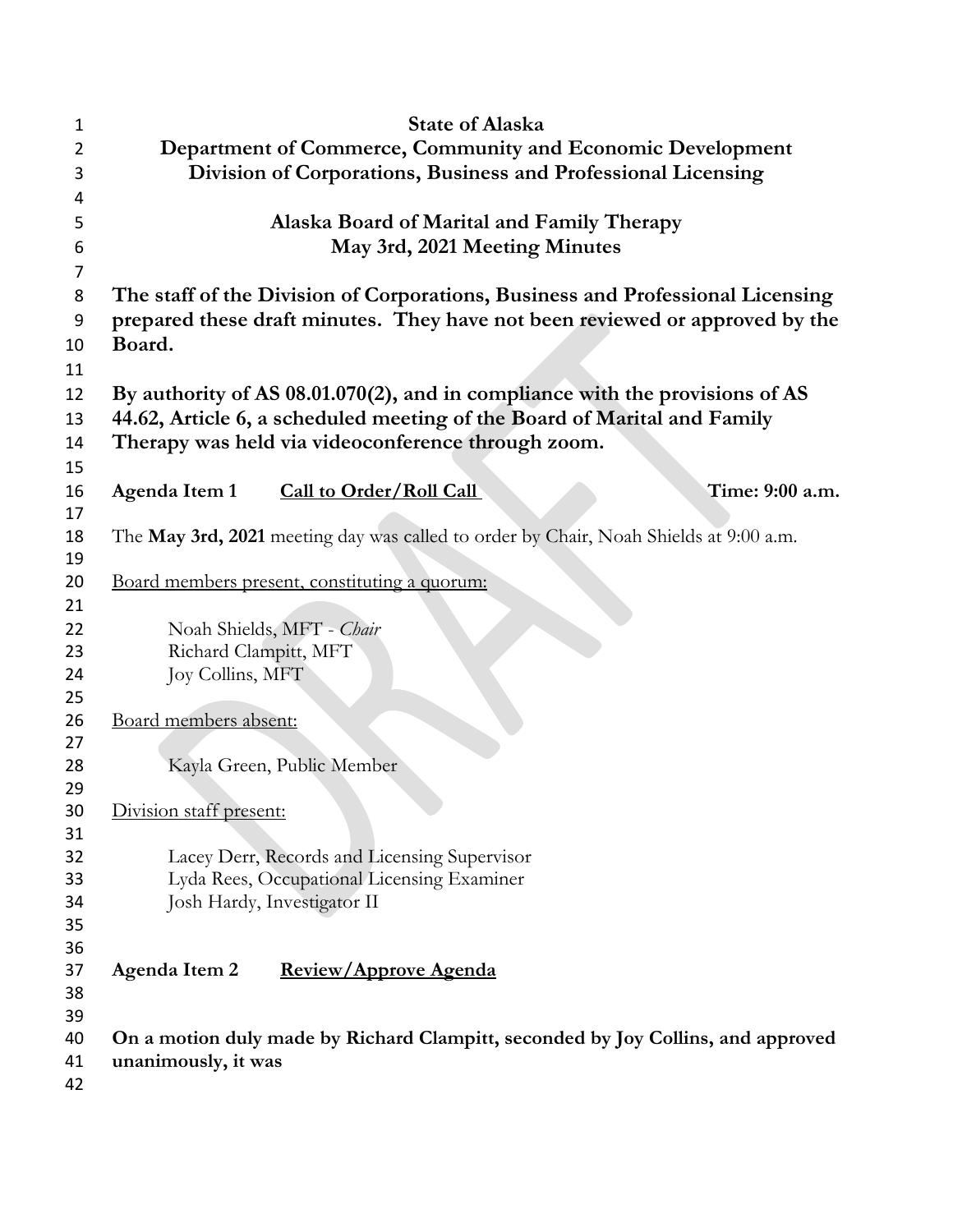#### **RESOLVED to approve the agenda for the May 3rd, 2021 meeting as presented.**

|                  | <b>APPROVE</b> | <b>DENY</b> | <b>ABSTAIN</b> | <b>ABSENT</b> |
|------------------|----------------|-------------|----------------|---------------|
| Noah Shields     | x              |             |                |               |
| Joy Collins      | X              |             |                |               |
| Richard Clampitt | X              |             |                |               |
| Kayla Green      |                |             |                | x             |
|                  |                |             |                |               |

The motion passed with no further discussion.

### **Agenda Item 3 Ethics Report**

 The Board then moved on to addressing examples of ethics disclosures, however, there were no ethics disclosures to report.

# 

### **Agenda Item 4 Investigations/Investigations Training**

 Josh Hardy, Investigator II gave an overview of the Investigative Board Report for the period of February 4th, 2021 – April 20, 2021 and reviewed the different types of violations that are common to the Mental Health Boards. Mr. Clampitt asked a question regarding the difference between an Investigation and a Complaint., Mr. Hardy clarified it is a complaint until a Board member has reviewed the case and determined there was a violation.

- Mr. Hardy continued with a presentation of the public knowledge portion of the
- Investigative Process for the new Board members.
- 

## **On a motion duly made by Richard Clampitt, seconded by Joy Collins, and approved unanimously, it was**

 **RESOLVED to enter executive session to discuss subject matters by law municipal charter ordinance are required to be kept confidential, with CBPL staff authorized to remain in the room.** 

| 77 |                  | <b>APPROVE</b> | <b>DENY</b> | <b>ABSTAIN</b> | <b>ABSENT</b> |
|----|------------------|----------------|-------------|----------------|---------------|
| 78 | Noah Shields     | x              |             |                |               |
| 79 | Joy Collins      | x              |             |                |               |
| 80 | Richard Clampitt | x              |             |                |               |
| 81 | Kayla Green      |                |             |                | x             |
| 82 |                  |                |             |                |               |

The motion passed with no further discussion.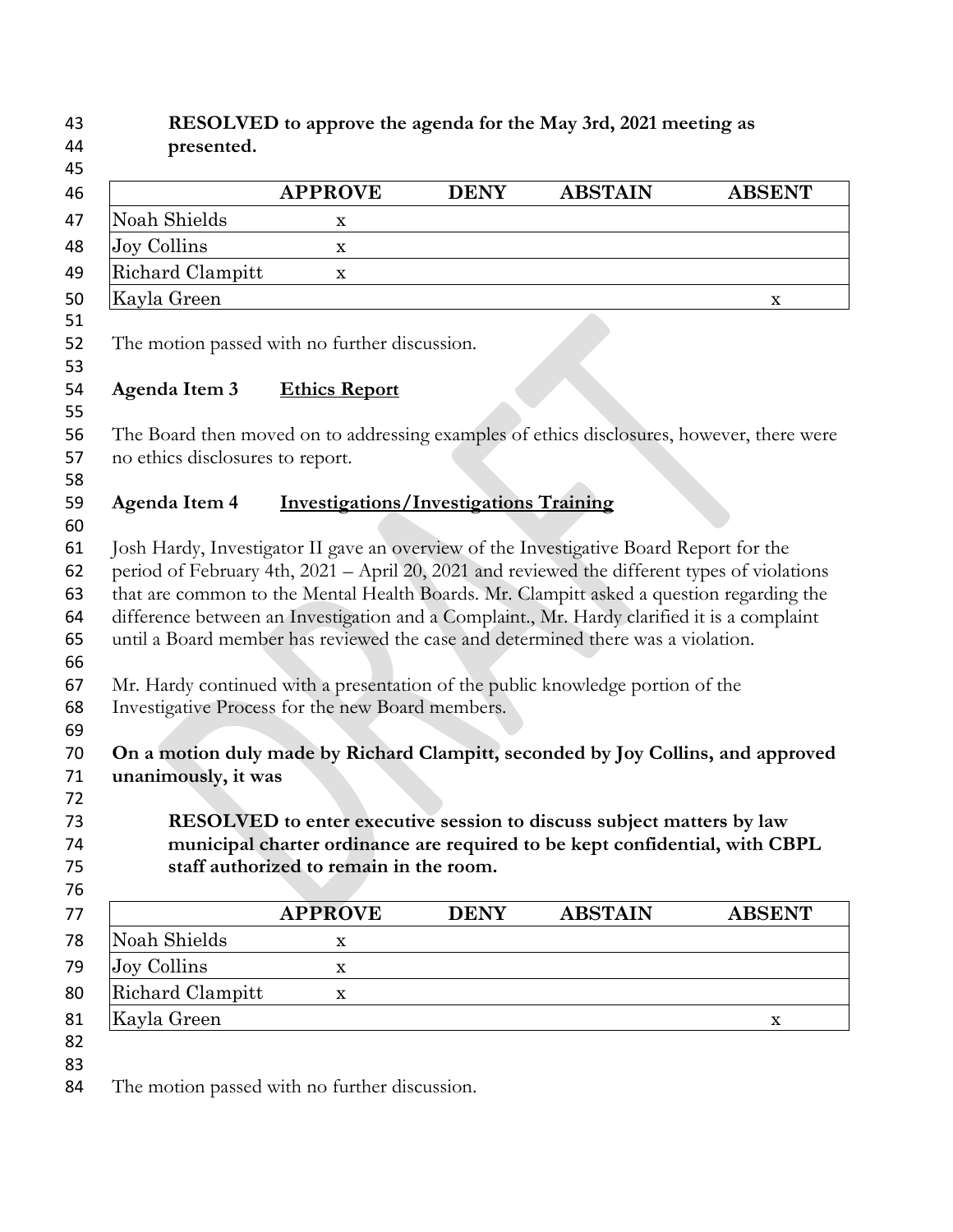*Off the record at 9:20 am for executive session.* 

*Back on record at 10:02 am.*

 After the presentation of the Board-only knowledge portion of the Investigations training, the Board returned from Executive Session.

*Off the record for a brief recess.* 

*Back on the record at 10:15 am*

## **Agenda Item 5 Emergency Courtesy License (ECL)/Website Update**

RLS Lacey Derr gave an overview of the ECL for the new Board members.

 The Board discussed the benefit of removing the ECL from public access sooner rather than later and sending prompt correspondence to the licensees encouraging them to begin either

transitioning their client's care to new providers or beginning the application process for a

103 full Alaska MFT license. The Board decided to pull the ECL from public access on May  $13<sup>th</sup>$ ,

- 2021 and replace it with a Board statement.
- 

**Agenda Item 6 New Business**

 **Upcoming Conferences:** RLS Lacey Derr asked if the Board knew of any conferences coming up that would be very beneficial to getting at least one board member to attend, especially as we start transitioning out of this pandemic time.

112 -  $AAMFT$  July 8<sup>th</sup>-15<sup>th</sup>, 2021.

- 113 another November 10<sup>th</sup>-12<sup>th</sup>, 2021, Richard Clampitt said he would investigate details.
- **Set Upcoming Meetings**:
- 116 -September  $20<sup>th</sup>$ ,  $2021$
- 117 January <sup>st</sup>-February  $1$ <sup>st</sup>, 2022
- 

# **Agenda Item 7 Annual Report**

 RLS Lacey Derr lead a discussion about the Annual Report; she discussed the components of the reports for the new Board members: goals, Regulation changes, the narrative, budget items, legislative actions, and ranking travel that the board deems most important for national conferences, Board meetings etc. The annual report is reviewed in Legislative Audit when the Board is up for Legislative Review, so it is important that it reflects the actions the board has taken and validates the Board's existence. Ms. Derr went through the Division Template of the Annual Report with the Board and gave examples of delegations between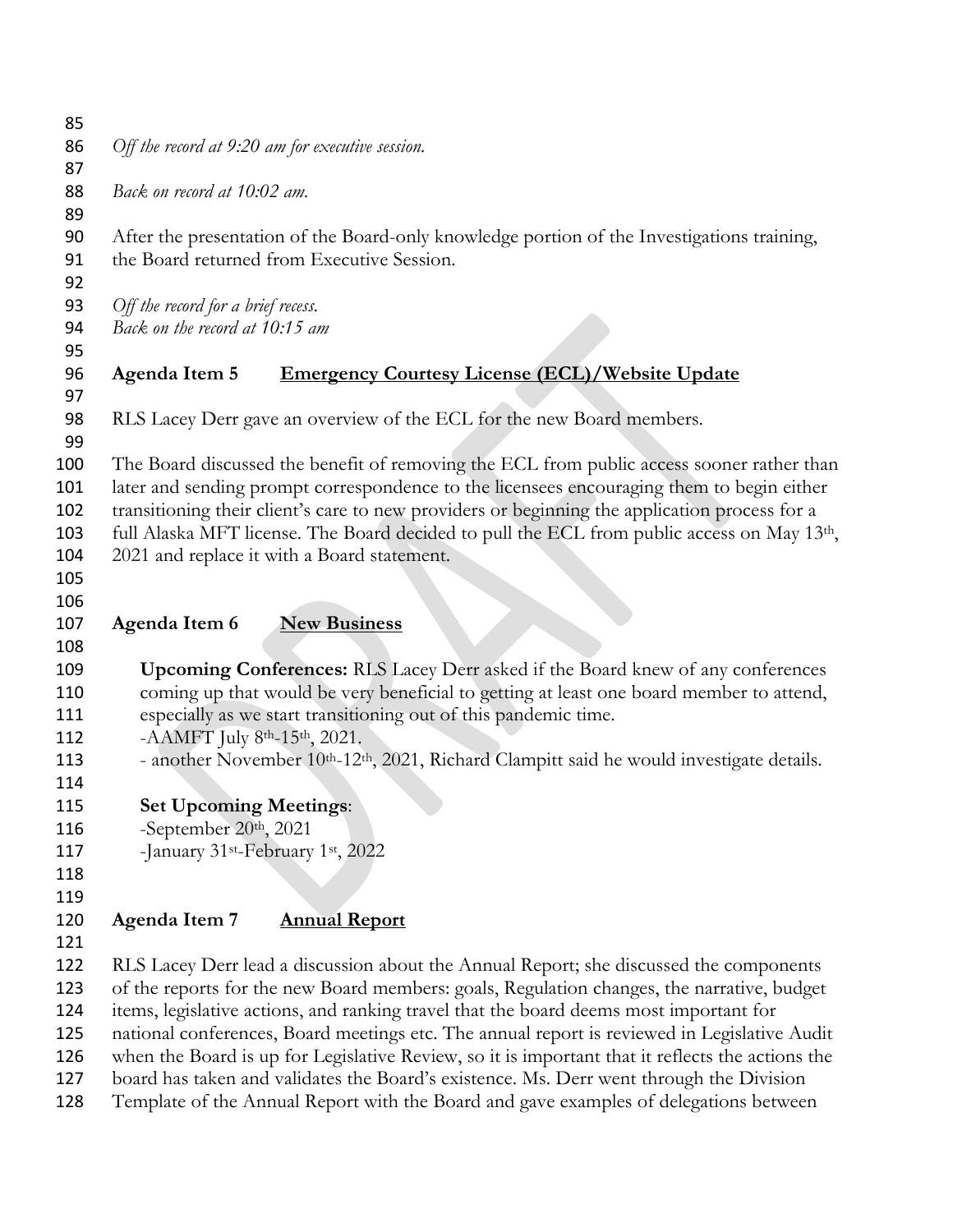| 129<br>130<br>131<br>132<br>133<br>134<br>135 | Board members for separate sections within the Report. The Board and Ms. Derr discussed<br>how delegations of duties happen, logistically. Ms. Derr explained that the process happens<br>in meetings such as right now; task lists are drafted as part of the minutes and members are<br>delegated tasks such as researching legislative connections for regulation projects or<br>completing sectionals within the Annual Report. The Annual Report is due June 30th, 2021<br>to the Division. The goal is to have all sections of the Report submitted for Board review by<br>May 31 <sup>st</sup> , 2021. |                       |             |                                                                   |               |
|-----------------------------------------------|---------------------------------------------------------------------------------------------------------------------------------------------------------------------------------------------------------------------------------------------------------------------------------------------------------------------------------------------------------------------------------------------------------------------------------------------------------------------------------------------------------------------------------------------------------------------------------------------------------------|-----------------------|-------------|-------------------------------------------------------------------|---------------|
| 136<br>137<br>138<br>139<br>140               | Mr. Clampitt asked for clarification on what constitutes an Open Meeting Act violation and<br>how to avoid it. Lacey Derr said Ms. Walsh will go over the open meeting act in her<br>legislative update this afternoon but gave a brief example of three or more members make a<br>quorum and the meeting must be publicly noticed; avoid discussions of three or more<br>members outside of a publicly noticed meeting.                                                                                                                                                                                      |                       |             |                                                                   |               |
| 141                                           |                                                                                                                                                                                                                                                                                                                                                                                                                                                                                                                                                                                                               |                       |             |                                                                   |               |
| 142                                           | Off the record for a brief recess.                                                                                                                                                                                                                                                                                                                                                                                                                                                                                                                                                                            |                       |             |                                                                   |               |
| 143                                           | Back on the record at 11:27 am                                                                                                                                                                                                                                                                                                                                                                                                                                                                                                                                                                                |                       |             |                                                                   |               |
| 144<br>145                                    | On a motion duly made by Richard Clampitt, seconded by Joy Collins, and approved                                                                                                                                                                                                                                                                                                                                                                                                                                                                                                                              |                       |             |                                                                   |               |
| 146                                           | unanimously, it was                                                                                                                                                                                                                                                                                                                                                                                                                                                                                                                                                                                           |                       |             |                                                                   |               |
| 147                                           |                                                                                                                                                                                                                                                                                                                                                                                                                                                                                                                                                                                                               |                       |             |                                                                   |               |
| 148                                           |                                                                                                                                                                                                                                                                                                                                                                                                                                                                                                                                                                                                               |                       |             | RESOLVED to move up Agenda Item 11, Audit Review to better manage |               |
| 149                                           | meeting time.                                                                                                                                                                                                                                                                                                                                                                                                                                                                                                                                                                                                 |                       |             |                                                                   |               |
| 150                                           |                                                                                                                                                                                                                                                                                                                                                                                                                                                                                                                                                                                                               |                       |             |                                                                   |               |
|                                               |                                                                                                                                                                                                                                                                                                                                                                                                                                                                                                                                                                                                               |                       |             |                                                                   |               |
| 151                                           |                                                                                                                                                                                                                                                                                                                                                                                                                                                                                                                                                                                                               | <b>APPROVE</b>        | <b>DENY</b> | <b>ABSTAIN</b>                                                    | <b>ABSENT</b> |
| 152                                           | Noah Shields                                                                                                                                                                                                                                                                                                                                                                                                                                                                                                                                                                                                  | X                     |             |                                                                   |               |
| 153                                           | Joy Collins                                                                                                                                                                                                                                                                                                                                                                                                                                                                                                                                                                                                   | $\mathbf X$           |             |                                                                   |               |
| 154                                           | Richard Clampitt                                                                                                                                                                                                                                                                                                                                                                                                                                                                                                                                                                                              | $\mathbf X$           |             |                                                                   |               |
| 155                                           | Kayla Green                                                                                                                                                                                                                                                                                                                                                                                                                                                                                                                                                                                                   |                       |             |                                                                   | X             |
| 156                                           |                                                                                                                                                                                                                                                                                                                                                                                                                                                                                                                                                                                                               |                       |             |                                                                   |               |
| 157                                           | The motion passed with no further discussion.                                                                                                                                                                                                                                                                                                                                                                                                                                                                                                                                                                 |                       |             |                                                                   |               |
| 158                                           |                                                                                                                                                                                                                                                                                                                                                                                                                                                                                                                                                                                                               |                       |             |                                                                   |               |
| 159                                           | Agenda Item 11                                                                                                                                                                                                                                                                                                                                                                                                                                                                                                                                                                                                | <b>Audit Review</b>   |             |                                                                   |               |
| 160<br>161                                    | The Board reviewed the Audits and approved, tabled, or failed as follows:                                                                                                                                                                                                                                                                                                                                                                                                                                                                                                                                     |                       |             |                                                                   |               |
| 162                                           | MFTM136 -Tabled                                                                                                                                                                                                                                                                                                                                                                                                                                                                                                                                                                                               |                       |             |                                                                   |               |
| 163                                           | MFTM227 -Passed<br>$\bullet$                                                                                                                                                                                                                                                                                                                                                                                                                                                                                                                                                                                  |                       |             |                                                                   |               |
| 164                                           | MFTM230- Passed                                                                                                                                                                                                                                                                                                                                                                                                                                                                                                                                                                                               |                       |             |                                                                   |               |
| 165                                           | MFTM3-Passed<br>$\bullet$                                                                                                                                                                                                                                                                                                                                                                                                                                                                                                                                                                                     |                       |             |                                                                   |               |
| 166                                           | MFTM224- Passed<br>$\bullet$                                                                                                                                                                                                                                                                                                                                                                                                                                                                                                                                                                                  |                       |             |                                                                   |               |
| 167                                           | MFTM278 - Failed                                                                                                                                                                                                                                                                                                                                                                                                                                                                                                                                                                                              |                       |             |                                                                   |               |
| 168                                           |                                                                                                                                                                                                                                                                                                                                                                                                                                                                                                                                                                                                               | <b>Public Comment</b> |             |                                                                   |               |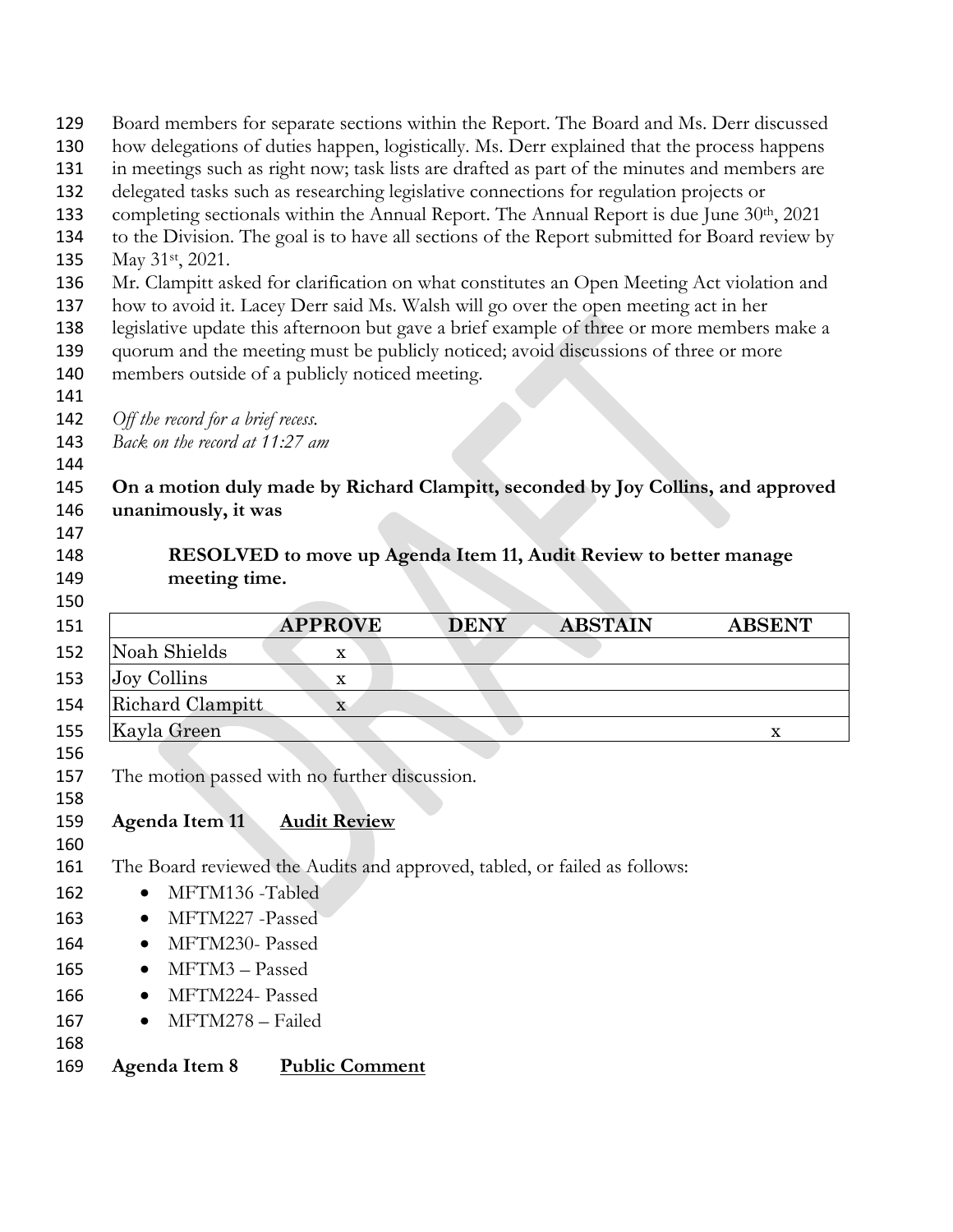| 170                 | With no members of the public present to comment, Chair Shields asked Lacey Derr to go                       |
|---------------------|--------------------------------------------------------------------------------------------------------------|
| 171                 | over the parameters of Public Comment for the new Members.                                                   |
| 172                 |                                                                                                              |
| 173<br>174          | Agenda Item 9<br><b>Lunch</b>                                                                                |
| 175                 | Off the record for lunch at 11:57 am                                                                         |
| 176                 | Back on the record at 1:01 pm                                                                                |
| 177                 |                                                                                                              |
| 178                 | Agenda Item 10<br><b>Division &amp; Legislative Update</b>                                                   |
| 179                 |                                                                                                              |
| 180                 | Deputy Director Sharon Walsh joined the meeting and gave an overview of the Board's                          |
| 181                 | revenue and expenditure report for the 1 <sup>st</sup> -3 <sup>rd</sup> Quarters. She gave a rundown of the  |
| 182                 | spreadsheet she shared with the Board and explained Investigations costs, direct costs,                      |
| 183                 | indirect costs etc.                                                                                          |
| 184                 |                                                                                                              |
| 185                 | Noah Shields asked about advertising costs of the publicly noticing meetings. Ms. Walsh                      |
| 186                 | explained how they charge Boards accordingly.                                                                |
| 187                 |                                                                                                              |
| 188                 |                                                                                                              |
| 189                 | Legislative Update:                                                                                          |
| 190                 |                                                                                                              |
| 191                 | HB 4 Business/Prof. License Immunity COVID-19 - (H) Labor & Commerce                                         |
| 192<br>193          | SB 15 Open Meetings $Act - (S)$ Finance with an amendment to exempt voluntary<br>$\bullet$<br>Board members. |
| 194                 | SB 56 Extending COVID-19 Disaster or Emergency - Passed into Law 4/30/21                                     |
| 195                 | SB 57 Establishment of an Alaska Sunset Commission - (S) State Affairs<br>$\bullet$                          |
| 196                 | HB 15 Temporary Permits & Licenses; Military License -(H) Labor & Commerce<br>$\bullet$                      |
| 197                 | SB 49 Approp: Operating Budget/Loans/Funds (S) – Senate Finance<br>$\bullet$                                 |
| 198                 | SB 78 Health Care Services by Telehealth - Withdrawn by sponsor                                              |
| 199                 |                                                                                                              |
| 200                 | Richard Clampitt asked about the procedure to speak with legislators about Bills. Ms. Walsh                  |
| 201                 | explained that they can contact legislators representing themselves, but if they are                         |
| 202                 | representing the Board, there must be a motion during a meeting for a member to talk to a                    |
| 203                 | legislator regarding Board business/Bills.                                                                   |
| 204                 |                                                                                                              |
| 205                 |                                                                                                              |
| 206                 |                                                                                                              |
| 207                 | Agenda Item 10<br><b>Application Review</b>                                                                  |
| 208                 |                                                                                                              |
| 209                 | The Board discussed approving or tabling applications on Onboard. Mr. Clampitt brought                       |
| 210                 | up an application that he wants to table but it was passed out with three votes before it could              |
| 211<br>າ 4 <b>າ</b> | be tabled for discussion. Staff clarified that when RLS Derr and OLE Rees took over the                      |

MFT Board and its business, the Board had not had an examiner for four months and there